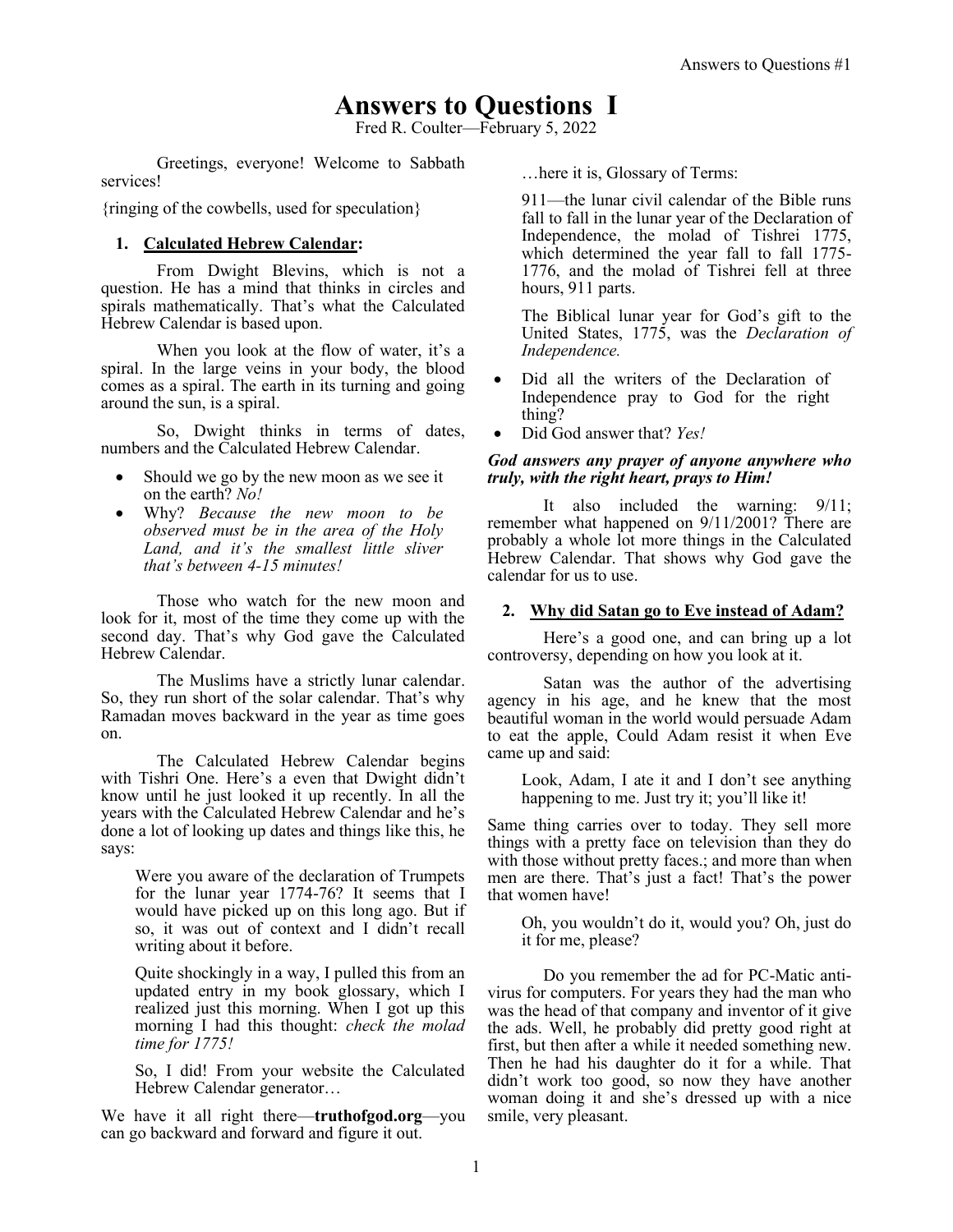I guess that answers the question as to why Satan went to Eve first. That's not to put women down. He just took an advantage of a positive that women have, that some men just don't. That's the best I can do!

#### **3. Some argue that Job was perfect, so God didn't allow Satan to do what he did based on Job's self-righteousness**

Job 1:1: "There was a man in the land of Uz, whose name *was* Job. And that man was **blameless**…"—*not perfect!*

When the word *perfect* is used in the Old Testament, it doesn't mean *perfect* as in the New Testament.

"…and upright, and one who feared God and turned aside from evil" (v 1).

The questioner is incorrect, because he wasn't perfectly *perfect. He was self-righteous!* What was Job's greatest fault? *He did not give God credit for what God did!* Everything he did was what God wanted him to do, that's correct. He was perfect in the letter of the Law up to a certain point, but:

- What is God interested in?
- Perfection in physical action?
- What does God want from us? *Conversion of the heart and mind!*

Just like in the message by Roger Tointon: *The Courageous Heart,* she had a perfect heart.

Job 31:4: "Does He not see my ways, and count all my steps?"

Job's saying that *God sees what I've done!* Then look at what he says that he's done, and not one verse is there to say, 'Thank You, Lord, that You gave it to me to do.'

Verse 5: "**If I** have walked with vanity, or **if my** foot has hurried to deceit, let me be weighed in an even balance so that God may know that I am blameless" (vs 5-6). *As I [Job] look at my behavior, it's perfect!*

Verse 7: "**If my** step has turned out of the way, or my heart has walked after my eyes, and **if** any spot has cleaved to my hands; *then* let me sow, and let another eat; and let my harvests be rooted out. **If my** heart has been enticed by a woman, or I have laid wait at my neighbor's door, *then* let my wife grind for another, and let others bow down upon her. For that *would be* a heinous crime; yea, it *would be* an iniquity *to be punished by* the judges"

(vs 7-11).

Verse 13: **If I** despised the cause of my manservant or of my maidservant, when they complained against me."

Verse 16: **If I** have withheld the poor from *their* desire, or have caused the eyes of the widow to fail."

Verse 19: **"If I** have seen any perish for lack of clothing, or there was no covering for the needy; if his loins have not blessed me, and he warmed himself with the fleece of my sheep; **if I** have lifted up my hand against the fatherless when I watched over my help in the gate" (vs 19-21).

In there there's an allusion to God, but not directly that God caused all of this to be. That's one of the reasons you can't understand the arguments back and forth in the book of Job. When you read it the first time you think that maybe God was wrong. I know that I thought that; look how good Job was.

#### *But God is interested in conversion of the mind!*

Job's three friends ceased to answer Job because he was 'righteous in his own eyes.' They couldn't find a sin against him, because God knows the heart!

Job then said, 'I would that God would talk to me and I would show Him how good I am, and that there were a judge or referee so that he could lay his hand on both of us and show God that I am right.' *He got his wish!*

Job 38:1: "Then the LORD answered Job out of the whirlwind, and said, '**Who** *is* **this** that darkens counsel by words without knowledge? Now gird up your loins like a man; for I will demand of you, and you shall answer Me'" (vs 1-3).

If you're so important, if you're so smart, think of all the things that men have done. I wish that Donald Trump could read this book and understand what God would expect of him. God starts out with this:

Verse 4: "Where were you when I laid the foundations of the earth? Declare it if you have understanding! … [Job didn't know] …Who has determined its measurements if you know? Or who has stretched the line upon it? On what are the foundations fastened to? Or who laid its cornerstone" (vs 4-6).

- Where were you?
- How does the earth hang in nothing?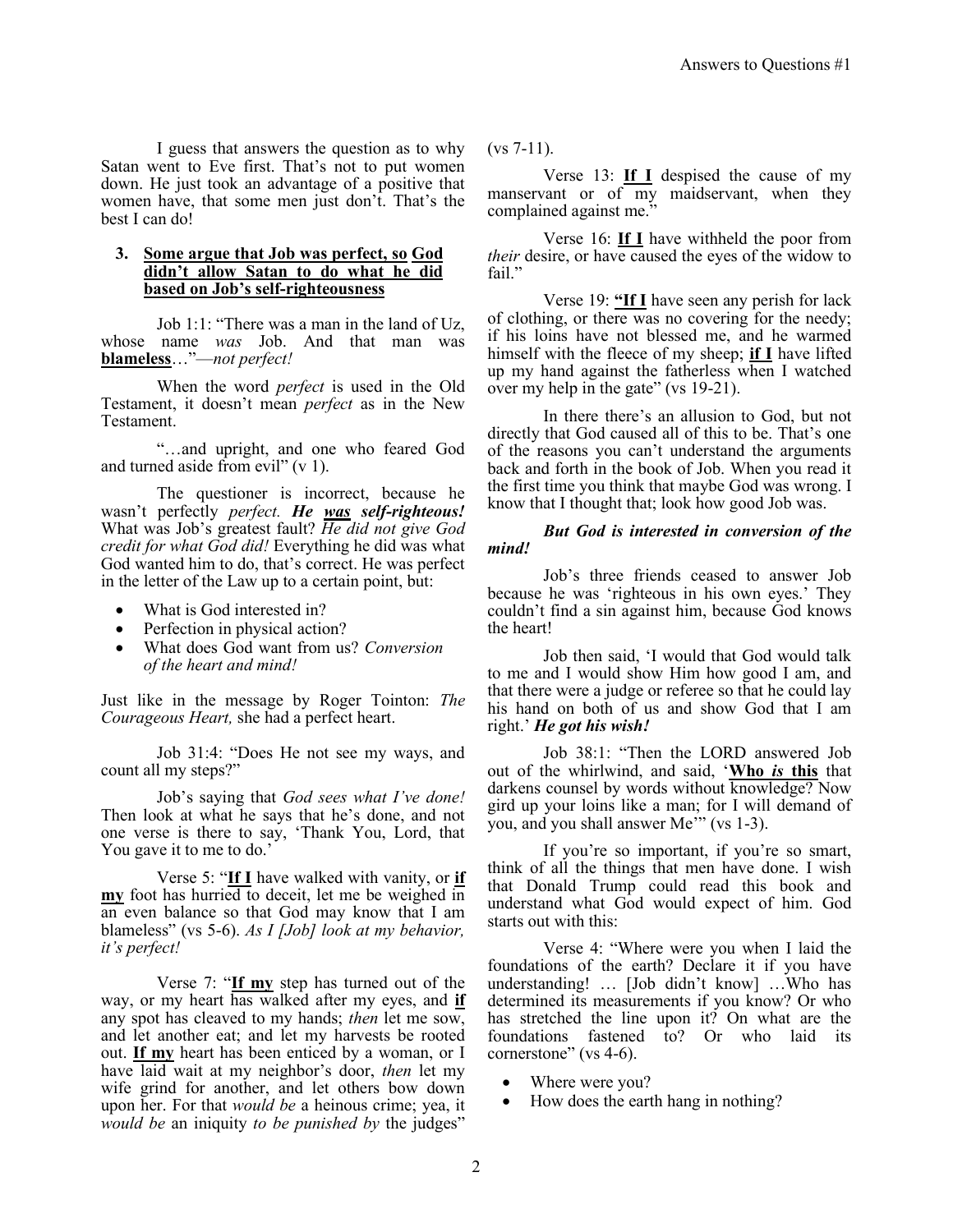We know today it's by the magnetic force from the sun and the interior magnetics within the earth; the North and South Poles. When they take a picture of the Northern Lights or the Southern Lights (Aurora Australis). It's a circle going around where the pole is. That's what keeps it going and in place. But that magnetic power we can't see coming from the sun.

#### Job 40:1: "And the LORD answered Job and said, '**Shall he who contends with the Almighty**   $\text{instruct}\ \textit{Him?} \dots$ " (vs 1-2).

Everyone who comes up with a doctrine that's against anything in the Bible, listen up, because this is what you're doing if you invent a doctrine that is not correct with the Word of God. Look at the Catholics, the Protestants.

I'm doing a series on Church at Home {churchathome.org} that I want you to watch: *What is Judaism?* If we keep the commandments of God, do we Judaize? You're going to be amazed at all the little things that the Jews do to try and make themselves righteous. Anyone who comes up with a doctrine like the immortality of the soul, burning forever in hell…

"…**He who reproves God, let him answer**   $i**t**$ " (v 2).

The lesson goes out to all atheists! If you hate God, you probably never read the Bible!

Verse 3: "And Job answered the LORD and said."

This is something that happens to all of us as we go down in time and grow and overcome, because God then reveals to us the depths of our human nature that we really didn't think we had.

After all the good things that Job did, weighed in the balance is *lighter than nothing!*

Verse 4: "'Behold, I am vile! What shall I answer You? I will lay my hand on my mouth. Once I have spoken; but I will not answer; yea, twice, but I will proceed no further.' And the LORD answered Job out of the whirlwind, and said, 'Gird up your loins now like a man. I will demand of you, and you declare unto Me. **Will you even annul My judgment? Will you condemn Me so that you may be righteous?**'" (vs 4-8).

Everything that Job did was according the Word of God. *But he didn't give God credit!* Job didn't understand his own nature until God dealt with him directly.

Verse 9: "And *have* you an arm like God? Or can you thunder with a voice like His? Deck yourself now with majesty and excellency, and array yourself with glory and beauty. Cast abroad the rage of your wrath; and behold everyone who is proud, and abase him. Look on everyone *who is* proud, *and* bring him low; and tread down the wicked in their place. Hide them in the dust together; *and* bind their faces in darkness. Then I will also confess to you that your own right hand can save you" (vs 9-14).

The next time you get all exalted in your own mind, remember these verses:

#### Job 42:1: "And Job answered the LORD and said, '**I know that You can do all things, and** *that* **no thought can be withheld from You''** (vs 1-2).

He can find out what anyone is thinking at any time that He desires. Notice what happened; that's why these trials come along that seem really difficult. In some cases in our own mind we may think they're unfair. Whether they are or not is not the question. *It's* **what is our relationship with God?**

Verse 5: "I have heard of You by the hearing of the ear; but **now my eye sees You**. Therefore, **I abhor** *myself***, and repent in dust and ashes**" (vs 5-6).

#### *Quite a thing! Quite a lesson!*

#### (break@26:08)

#### **4. Is it okay to have cats and dogs**

When you read Lev. 11 it says that anything that has paws is unclean. Remember, that is *unclean to eat!*

Just think how much people enjoy some cats, some dogs. Just like the incredible story from Roger Tointon—*Commitment Unto Death*—about the dog who loved everyone, built his strength up and said goodbye to everyone and left.

So, that's okay, you can have pets. But when tough times comes you better guard them, because someone is going to get them and eat them.

## **5. Acts 16:25-26**

"But about midnight, Paul and Silas were praying and singing praises to God, and the prisoners were listening to them; and suddenly there was a great earthquake, so *great* that the foundations of the prison were shaken; and immediately all the doors opened, and the bonds of all were loosed" (vs  $25-26$ ).

**Why didn't most of the go?** *Don't know!* Maybe they were scared to death; who knows? (speculation).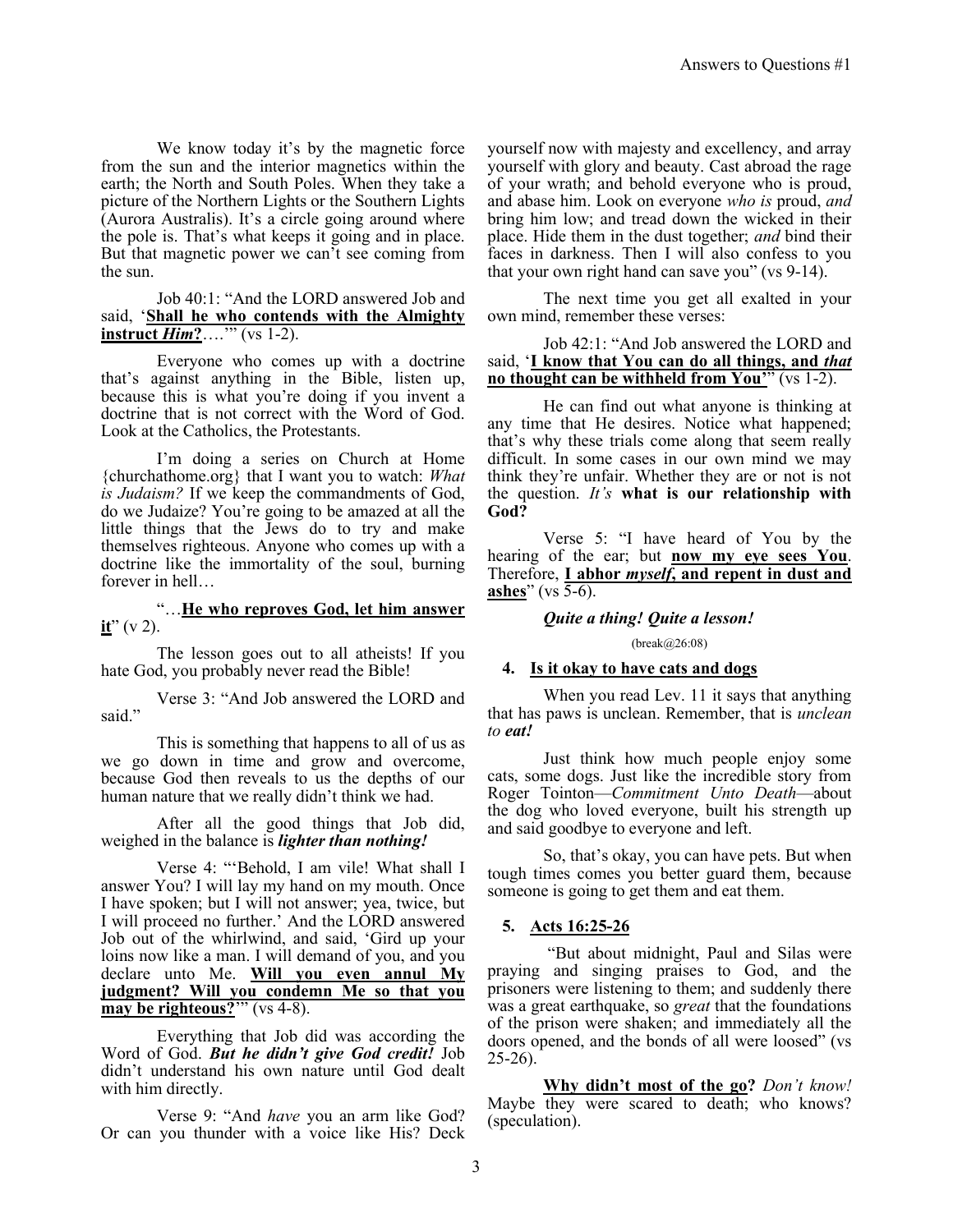Remember that when it's speculation, you may have something that could be right, but you don't know, so you can't make it doctrine. Why they didn't go? Doesn't tell us!

# **6. Caiaphas**

John 11:49: "But a certain one of them, Caiaphas, being high priest that year, said to them, 'You have no understanding, nor consider that it is better for us that one man die for the people, than that the whole nation should perish.' Now, he did not say this of himself, but being high priest that year, he prophesied that Jesus would die for the nation; and not for the nation only, but also that He might gather together into one the children of God who were scattered abroad" (vs 49-52).

God just inspired him to say it! Remember that God can inspire even the enemy to speak the truth. Remember Balaam who wanted to come and curse the children of Israel, *but he blessed!*

## **7. If Christ was made flesh after being spirit, with the potential of being destroyed permanently, why couldn't God terminate Satan?**

He doesn't tell us! Certain things God doesn't tell us. We could speculate all we want, and if we come up with something that we like, we would say that's what God thought. But remember where we started: *Just because you think of it doesn't mean it is so!*

#### **8. Where does it say when we are fasting we should eat no food or drink water?**

Jonah 3:7: "And he caused it to be proclaimed and published through Nineveh by the decree of the king and his great ones, saying, 'Do not let man or beast, herd or flock taste anything; **do not let them feed, nor drink water**.'"

1-Kings 13—this is the prophet to curse the altar of Jeroboam. After he cursed the altar and it fell apart like it was supposed to, then Jeroboam reached out to grab the prophet and his hand withered and he couldn't bring it back.

1-Kings 13:7: "And the king said to the man of God… [after he asked God to heal it and did] …,'Come home with me and refresh yourself, and I will give you a reward.' And the man of God said to the king 'If you will give me half your house, I will not go in with you, **nor will I eat bread nor drink water in this place**, for so was it commanded me by the Word of the Lord, saying, "**Eat no bread nor drink water**… [complete fasting for a difficult task]

…nor return again by the same way that you came"' (vs 7-9).

He didn't do it correctly the second time, because there was another prophet there who obviously, when he said he was a prophet of the Lord, was not speaking the truth. This false prophet told the Prophet of God that the 'Lord told me to invite you in to eat. Then the Prophet of God went against what God said and he was eliminated shortly after that. *There are some things we need to remember!*

## **9. Are we not supposed to eat the sinew of the thigh today?**

Genesis 32:32: "Therefore, **the children of Israel do not eat of the sinew of the thigh**, which is upon the hip-socket, until this day **because He touched Jacob's hip-socket, the sinew of the thigh."**

I don't know why they had the tradition back there, but no, it's not necessary to avoid the sinew of the thigh. One of my favorite parts of the chicken to eat is the thigh.

## **10. Will there be no more sea creatures in the future?**

Revelation 21:1: "Then I saw a new heaven and a new earth; for the first heaven and the first earth were passed away, **and there was no more sea**."

Well, if there's no sea, how can they live? *No, there won't be!* But stop and think about all the creatures that God put in all the oceans and waters to keep them clean and provide food. That's quite an amazing thing.

# **11. Does Deut. 17:16 mean that we shouldn't breed horses or own a ranch?**

Deuteronomy 17:16: "Only **he shall not multiply horses** to himself, nor cause the people to return to Egypt, so as to multiply horses because the LORD has said to you, "You shall not return that way again."

The king should not multiply horses, and it also says not to multiply wives, nor should you marry someone who isn't an Israelite.

Those three things were the first three major sins of Solomon. He married the daughter of Egypt, the king/pharaoh, he multiplied horses. When you do that you begin trusting in your own power.

Like all dictators, what do they do to show how powerful they are? *They get the armies all lined*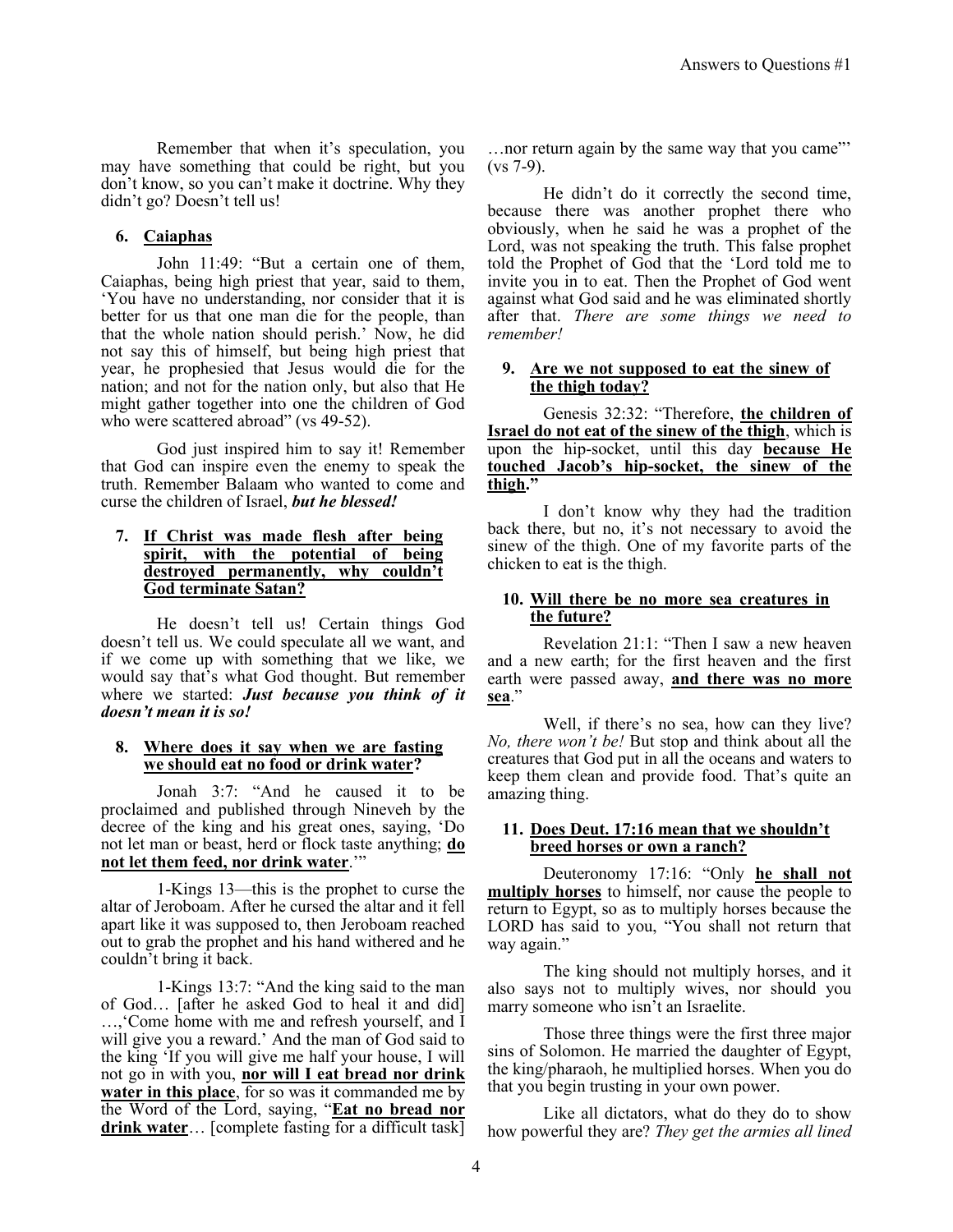*up with all the weapons and they go by to show how powerful they are.* Don't get lifted up in what you can do!

You can own a ranch, breed horses and ask God's blessing! But don't multiply them so you can have a calvary and go out and rob the neighboring towns.

## **12. How did they baptize 3,000 in one day?**

Acts 2:41: "Then those who joyfully received his message were baptized; and **about three thousand souls were added that day."**

Let's count: there were 12 apostles, then the 70 that were sent out—round that off to 80—divide it into 3,000 and you come up with 31 each.

So, it wouldn't take too long for each one of them to baptized 31. but if it was just one man or two, even 12, that wouldn't have been a different situation.

# **13. Matt. 13:33—leaven vs unleaven**

This stumps people when the read it for the first time.

What are we to do in preparation for the Passover and Feast of Unleavened Bread? *We're to get rid of leaven!* The leaven is a type of sin.

Is leaven a type of sin during the whole year? *or* Only during the Passover and Unleavened Bread?

One of the things that I did when I was traveling and going to different places for the Feast of Unleavened Bread. After the last day, after the sun went down, some of us would always go to a nice hamburger place and have a nice hamburger on a nice soft leavened hamburger bun.

Matthew 13:33: "Another parable He spoke to them: 'The Kingdom of Heaven is compared **to leaven**… [we're not talking about the Feast of Unleavened Bread] …which a woman took and hid in three measures of flour until all was leavened.'"

What does that symbolize? *That is the good action of leaven!* That's compared to the work of the Holy Spirit within us, because the action of the leaven can't be seen. You can see the results of it, but you can't see it, because it's inside the dough.

Likewise with the Holy Spirit; it's in us and God is converting us in our heart and mind with His Spirit. That's the good action of leaven. The action of the Holy Spirit to help us to grow in grace and knowledge.

I know that the first time I read that, I thought: How could He call the Kingdom of God like leaven, because there's no sin in the Kingdom of God.

# **14. Was David** *filled with* **the Holy Spirit or was the Holy Spirit** *upon* **him?**

After David had sinned, what did he say? *Two important things:*

Psalm 51:11: **[#1]"…take not Your Holy Spirit from me."**

Verse 10: **[#2]Create in me a clean heart, O God**…"

The Holy Spirit was *within* him; however, because of his sin—I don't know what the Holy Spirit does when you sin—but when you sin, there's a guilty feeling that comes. It's the Holy Spirit letting you know that you sinned.

How grievous was his sin? *Hey, it affected the whole nation!* You know what happened, everything turned against David at that time. Right on that very day, Absalom took Tamar. Then the rebellion started and David had to run out of the palace to get away from the rebellion.

So, toward the end of his life things smoothed out and Solomon was selected to be king. The first child that Bathsheba had died. God took the life of that child. But in His grace and mercy, God then caused Solomon, the next son that Bathsheba had, to become king. That shows God's grace and mercy!

The only question I have in that, which I can't answer, is: Bathsheba was married to Uriah the Hittite, was she a Hittite married to a Hittite, or was she a Jewish woman married to a Hittite? *I have no idea!* Then you have other questions that come up that you can't answer.

How much did Bathsheba influence Solomon in the things that caused him to sin? *We don't know!* But it was unusual for Solomon to be chosen. You read the warning and blessing that David gave to Solomon and what he was to do as king. Then for him to turn so quickly. He had those three major sins that I mentioned earlier before the temple was finish. That great prayer that he had in 1- Kings 8 about all the things that God would do to look upon the temple, where the temple was, where He put His name.

But remember what God said! It was always the *IF* qualifier. But Solomon did the wrong thing, and God took it all away: split the ten tribes out from Rehoboam.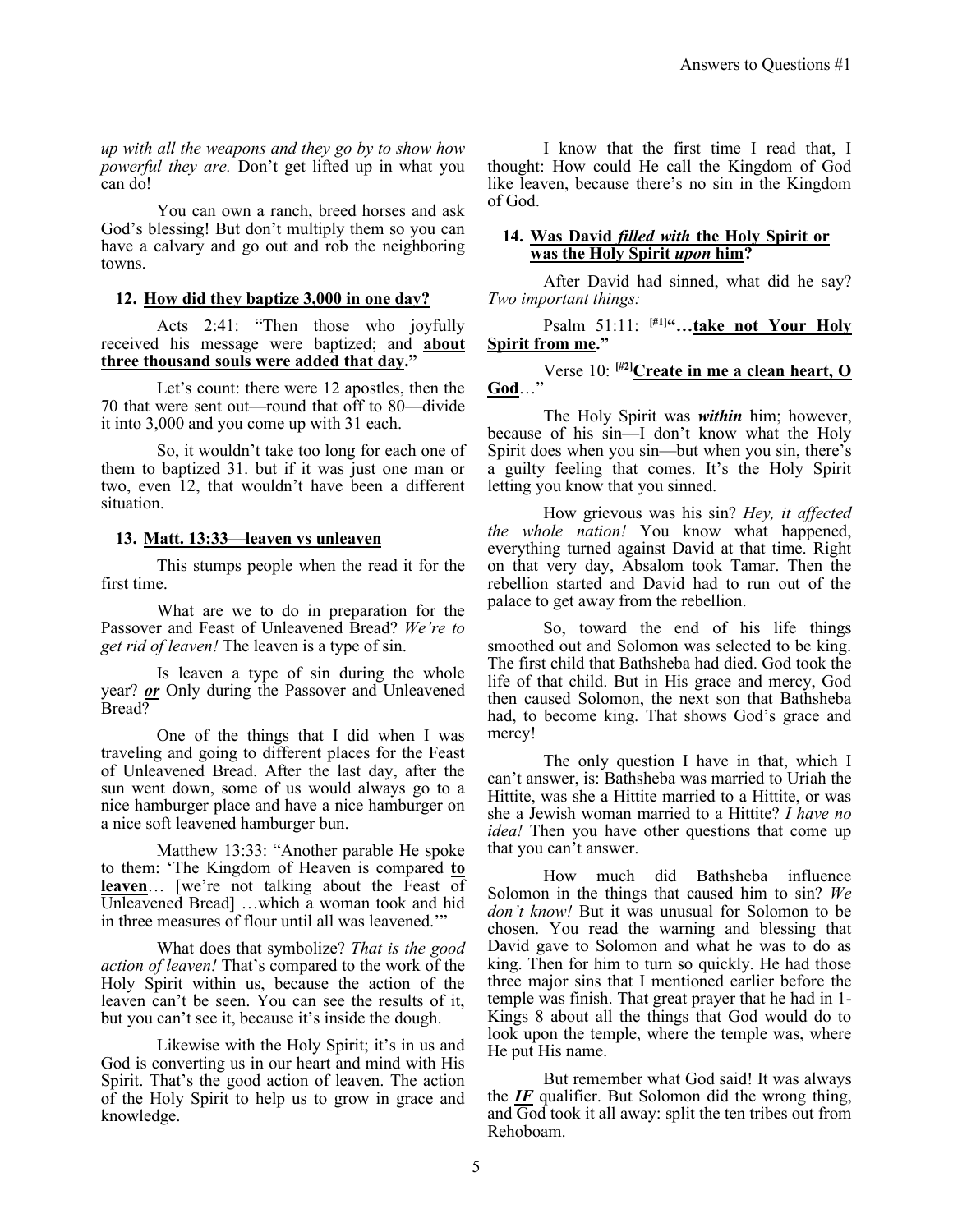Before we go to the next question, let's understand that whenever you want to find an answer, *remember the Sabbath, the Passover and all the Holy Days!* What we're going to cover now you cannot solve without that knowledge!

We will go to Luke 16—Lazarus and the Rich Man—which is where the Protestants turn to say that you go to heaven or hell. Remember that this does not give us a time sequence. That's why *you need to know that the first resurrection is on Pentecost!*

Rev. 20 is a key important part of understanding some of these difficult things to understand. The truth is, God has deliberately hidden some of these things by not giving an exact sequence. However, the most important chapter in understanding the flow of events and prophecies is Rev. 20.

This one chapter in a few verses gives us a vital key to unlock many of these difficult Scriptures, such as Luke 16.

Revelation 20:4: "And I saw thrones; and they that sat upon them, and judgment was given to them; and *I saw* the souls of those who had been beheaded for the testimony of Jesus, and for the Word of God, and those who did not worship the beast or his image, and did not receive the mark in their foreheads or in their hands; and they lived and reigned with Christ a thousand years."

We know that when Christ returns there's a thousand-year period.

#### Verse 5: "(**But the rest of the dead did not live again until the thousand years were completed**.)…."

Who are the rest of the dead? *All of those who were not in the first resurrection!* So we have *the second resurrection at the end of the thousand years!* That's noted by The Last Great Day (Holy Day).

(Referring back to v 4) "…**This** *is* **the first resurrection**" (v 5).

This is the very first time that it numbers the resurrection. This is the *first* resurrection. If it's the first, that means there's more to come. *IF* he would have said, 'This is *the* resurrection,' **THEN** there would be nothing else.

Verse 6: "Blessed and Holy is the one who has part in the first resurrection; over these the second death has no power. But they shall be priests of God and of Christ, and shall reign with Him a thousand years."

Then we come to the Great White Throne Judgment, the 100-year period. After that 100 years we have the second part of the second resurrection, which is the resurrection for those to be cast into the Lake of Fire.

## *This one chapter reveals all of it!*

Lots of times we don't think about these much or don't try to compare them to other Scriptures. They become question marks in our mind.

When do we know the first resurrection comes?

1-Corinthians 15:12: "But if Christ is being preached, that He rose from *the* dead, how *is it that* some among you are saying that there is no resurrection of *the* dead?"

Even before Paul died there were those who were bringing in the immortality of the soul, which was a central doctrine of the pagan religions of the Greeks.

Verse 13: "For if there is no resurrection from *the* dead, neither has Christ been raised. And if Christ has not been raised, then our preaching *is* in vain, and your faith *is* also in vain" (vs 13-14).

That's the hope of why we do what we do! Preach what we preach!

Verse 15: "And we are also found *to be* false witnesses of God; because we have testified of God that He raised Christ, Whom He did not raise, if indeed *the* dead are not raised. For if *the* dead are not raised, neither has Christ been raised. But if Christ has not been raised, your faith *is* vain; you are still in your sins, and those who have fallen asleep in Christ have then perished. If in this life only we have hope in Christ, we are of all people most miserable. **But now Christ has been raised from** *the* **dead**; He has become the Firstfruit of those who have fallen asleep" (vs 15-20).

What day does it picture his ascension into heaven? *The Wave Sheaf Offering Day!* He was raised right as the third day was coming to an end and He was in the tomb. When He came out of the tomb He didn't need to have anything removed. He could walk through the rock!

Verse 21: "For since by man *came* death, by Man also *came the* resurrection of *the* dead. For as in Adam all die, so also in Christ shall all be made alive" (vs 21-22).

Those to eternal life, those who repent and do the things necessary for eternal life. And the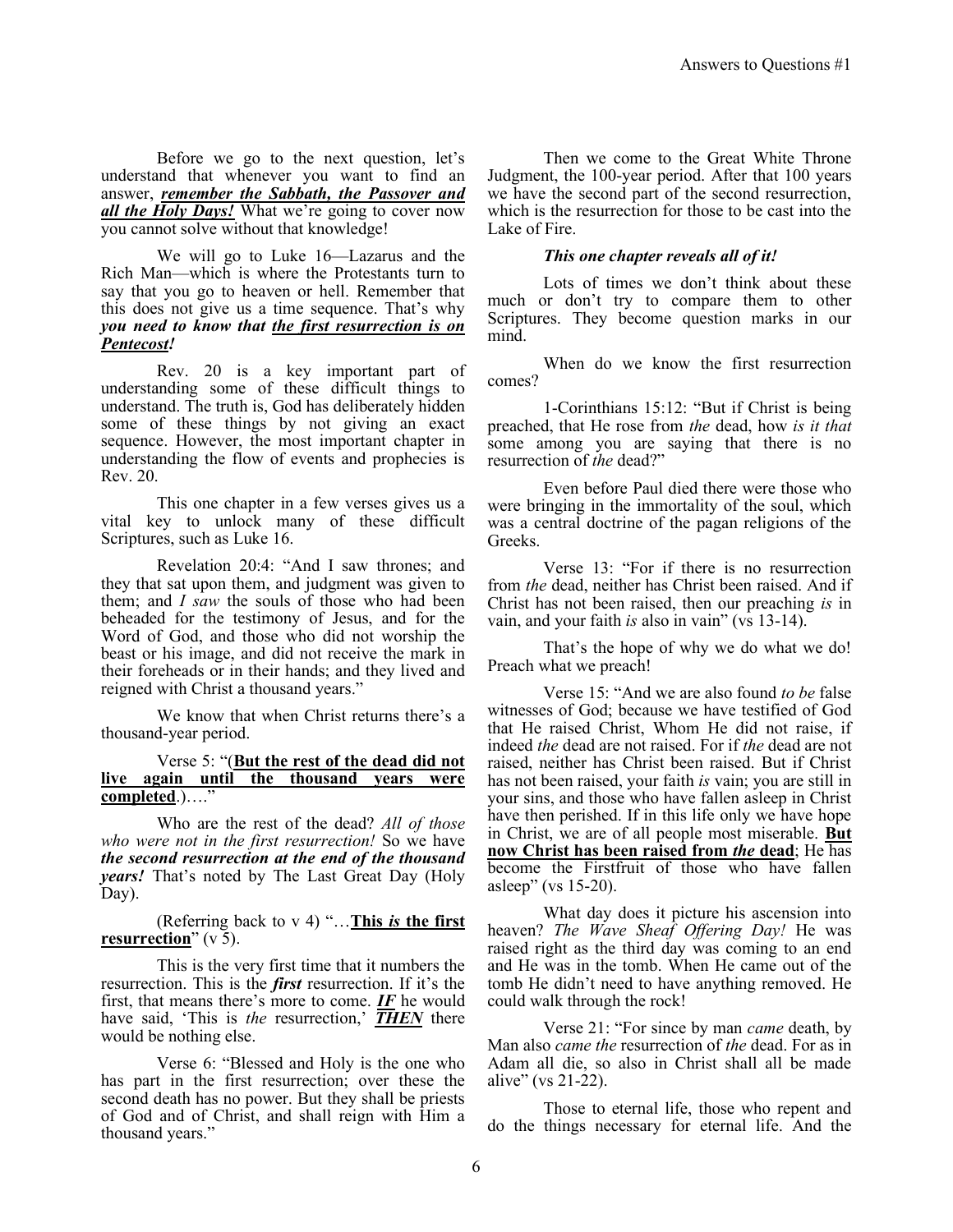incorrigible wicked, even in Christ, they will be made alive to be cast into the Lake of Fire. But not at the same time that the saints are raised.

Rev. 20 shows us that that is after the first resurrection, and with the other Scriptures combined a considerable time afterward.

Verse 23: "**But each in his own order: Christ** *the* **Firstfruit; then those who are Christ's at His coming**."

#### *No one has gone to heaven—period!*

- What happens when the resurrection takes place?
- How do we get from the earth to the Sea of Glass? *Angels! That's what Jesus said!*

As you read Luke 16 you will see there is no time sequence given. It looks like one event after the other event happens very quickly, *but that is not so!*

Luke 16:19: "Now, there was a certain rich man, and he was clothed in purple and fine linen, and daily indulged himself in luxury. And there was a certain poor man named Lazarus, who was laid at his porch, full of sores. And he longed to be nourished with the crumbs that fell from the rich man's table; and the dogs even came and licked his sores.… [that's a pretty pitiful state] …Now, it came to pass *that* the poor man died, and he was carried away by the angels into Abraham's bosom. And **the rich man also died and was buried**" (vs 19-22).

- When was Lazarus to be taken to Abraham? *At the first resurrection!*
- When does the first resurrection come?
- What day pictures the first resurrection? *The Day of Pentecost!*

# *All the saints will be taken by angels to the Sea of Glass and meet Christ in the air!*

Verse 23: "And in the grave he… [the rich man] …lifted up his eyes and was in torment…"

It sounds like this happens almost immediately, but it didn't. When do the incorrigible have their time to be raised and go into the Lake of Fire? So when they're raised, they're all raised together. This doesn't tell us about all of the others who will be raised at the same time with the rich man. This is just a parable to show that you better make good use of your time *now, so you can be in that first resurrection!*

"…*for* he saw Abraham afar off, and Lazarus in his bosom. And he cried out *and* said, 'Father Abraham, have compassion on me and send Lazarus, so that he may dip the tip of his finger in

water and cool my tongue; for I am suffering because of this flame'" (vs 23-24).

We're going to learn something very interesting here as we go along.

Verse 25: "Then Abraham said, 'Child, remember that in your lifetime you received good things to the full, and likewise Lazarus evil things.…'"

- Where was Lazarus? *Right on his porch!*
- How was Lazarus? *Full of sores and sickness!*
- What does Matt. 25 say? *If you don't take care of those who are God's, you're going into the Lake of Fire!*

Different ones in the parable said, 'We never saw you.' But Lazarus the rich man saw every day, and did nothing for him. He had no love, compassion or understanding. *Terrible situation!*

"…But now he is comforted, and you are suffering. And besides all these things, **between us and you a great chasm has been fixed;** so that those who desire to pass from here to you are not able… [they're not able to go back and be human beings again] …nor can those from there pass to us.… [show the finality of it] …And he said, "I beseech you then, father, that you would send him to my father's house, for I have five brothers; so that he may earnestly testify to them, in order that they also may not come to this place of torment" (vs 25-28).

Remember these next verses the next time you come up against someone who is against the Prophets and Moses, which Moses is the Law.

Verse 29: "Abraham said to him… 'They have Moses and the Prophets. Let them hear them."

Remember that in the beginning of the preaching of the Gospel, the only Word of God was what we call the Old Testament. Paul said to Timothy, *'Are able to make you wise unto salvation through Christ Jesus!'*

Verse 30: "But he said, 'No, Father Abraham, but if one from *the* dead would go to them, they would repent.' And he said to him, 'If they will not hear Moses and the prophets, they would not be persuaded even if one rose from *the* dead'" (vs  $30 - 31$ ).

When was the rich man raised? *At the time of the second part of the second resurrection, where the incorrigible wicked will be thrown into the Lake of Fire!*